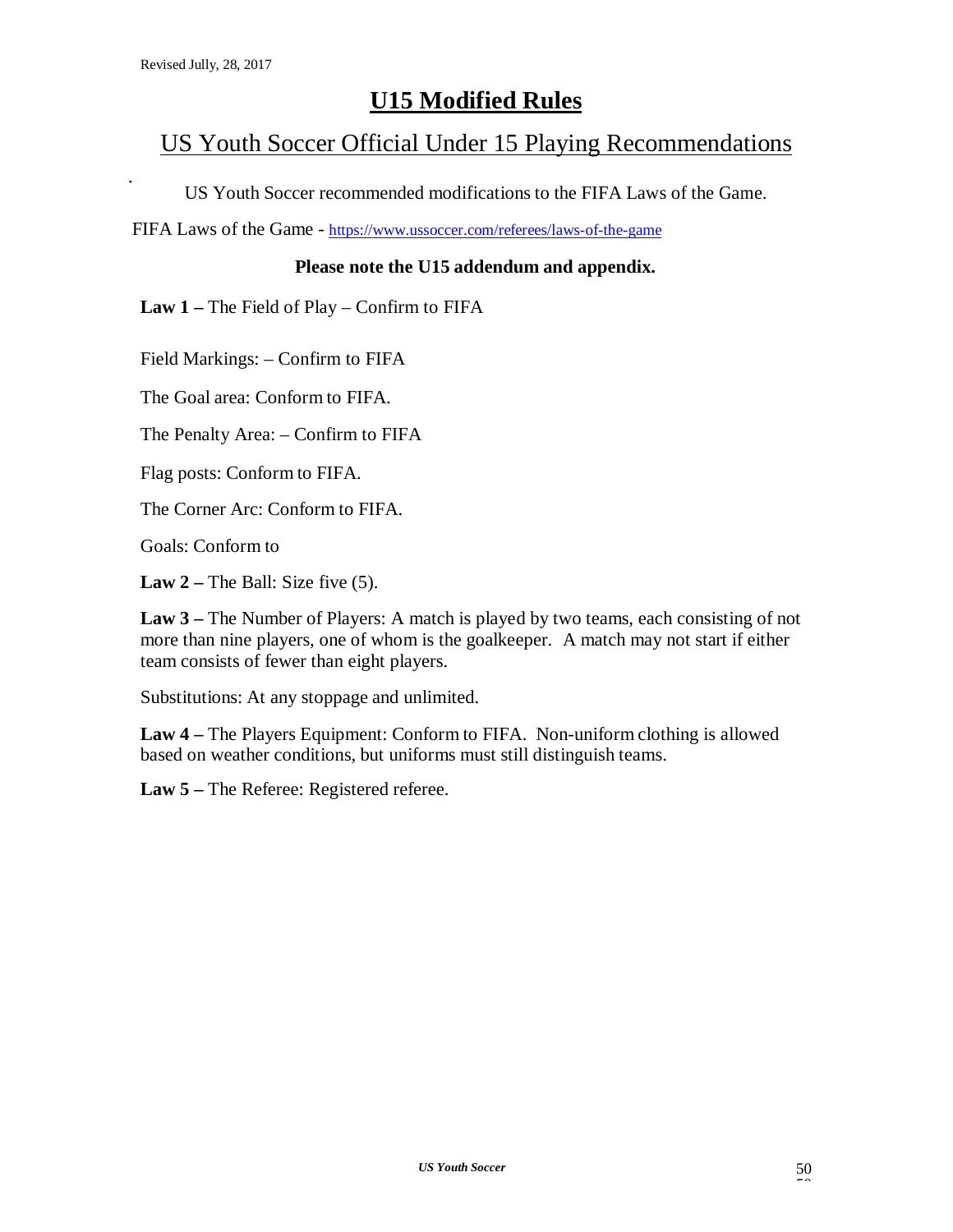**Law 6 –** The Assistant Referee**:** Use U.S.S.F. registered referees or club linesmen/women.

**Law 7 –** The Duration of the Match: Conform to FIFA with the exception of the match being divided into two (2) halves of thirty (35) minutes each. There shall be a half-time interval of five (5) minutes.

- **Law 8 –** The Start and Restart of Play: Conform to FIFA
- **Law 9 –** The Ball In and Out of Play: Conform to FIFA.
- **Law 10 –** The Method of Scoring: Conform to FIFA.
- **Law 11 –** Offside**:** Conform to FIFA.
- **Law 12 –** Fouls and Misconduct: Conform to FIFA
- **Law 13 –** Free Kicks: Conform to FIFA
- **Law 14 –** The Penalty Kick: Conform to FIFA
- **Law 15 –** The Throw-In: Conform to FIFA.
- **Law 16 –** The Goal Kick: Conform to FIFA.
- **Law 17 –** The Corner Kick: Conform to FIFA.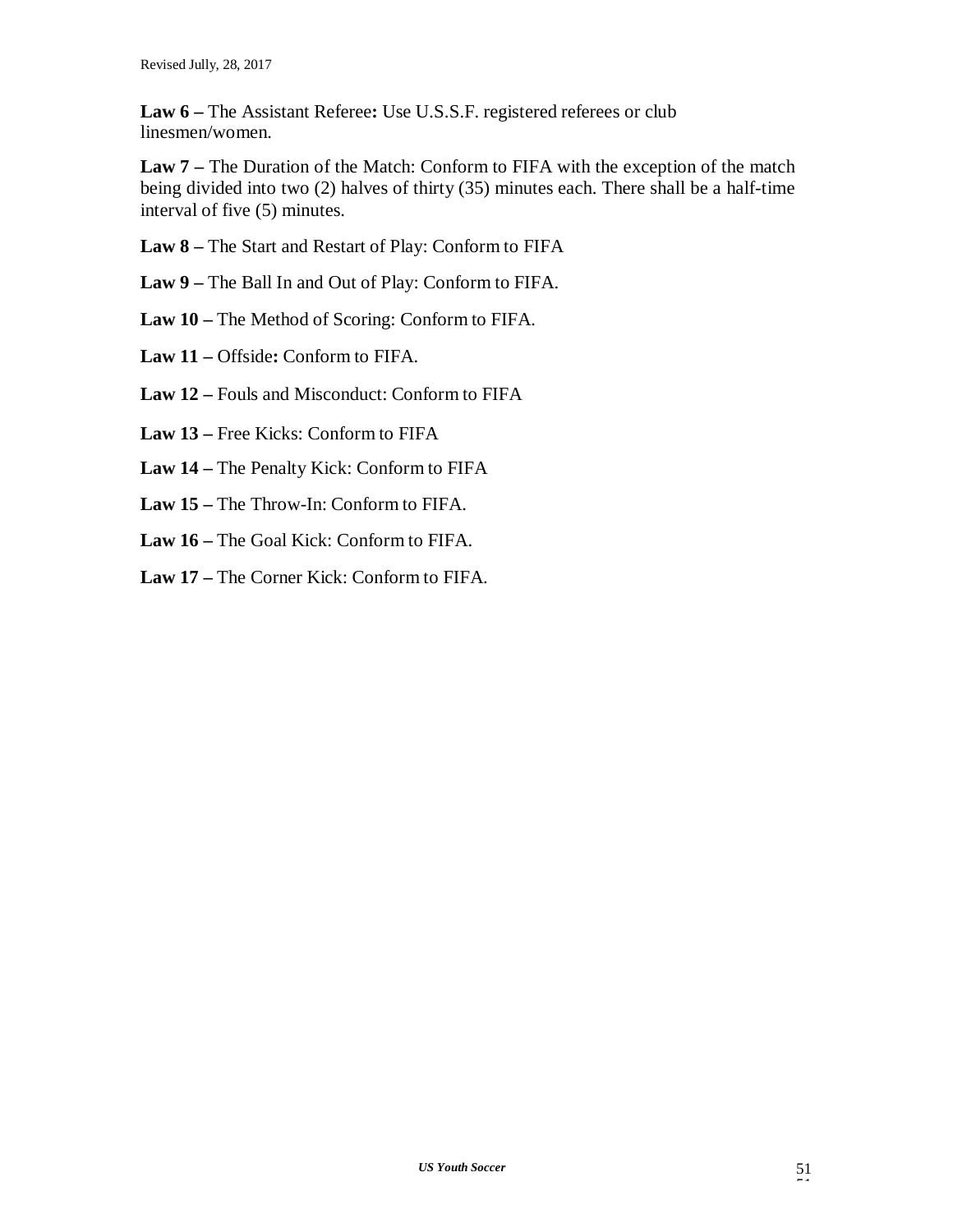# **U15 ADDENDUM**

### **MODIFIED RECOMMENDATIONS OF THE GAME FOR U15**

**Law 3** The Number of Players: The nine-a-side game includes the goalkeeper. The smaller number of field players will provide the opportunity for the children to further develop their physical and technical abilities. These are valuable traits for all soccer players to develop. With fewer players on the field each child has an increased number of contacts with the ball and has more actual playing time. Additionally the players will be required to make more decisions and experience repeating game situations frequently. The work rate and involvement of players will be more consistent. While learning both offense and defense, players will become well rounded and will understand more readily the roles and importance of teammates. The smaller field dimensions and number of players on the field of play will require more concentration on transition, which a vitally important tactical concept for the players to learn. The minimum number of players to begin a match for preteen players in SSG should be one (1) less than the number required on the field. That is for U15 the minimum will be eight (8) and for U10 the minimum will be six (6). There should not be a minimum for U8 and U6 and clubs, administrators, coaches and referees should be encouraged to allow players from the team with sufficient numbers to 'loan' a player or two to the team that is short players and then PLAY.

**Law 6** The Assistant Referees: per FIFA. Use registered referees or club linesmen/women.

**Law 7** The Duration of the Match: per FIFA with the exception of the halves being 35 minutes each.

**Law 8** The Start and Restart of Play: per FIFA. The distance the defending players must be away from the ball until it is kicked is the same as the radius of the center circle.

> Roster Size: The recommended minimum roster size is twelve and the maximum recommended roster size is sixteen. Playing Time: refer to the Effective Playing Time chart.

#### ADVANTAGES OF PLAYING SMALL SIDED GAMES

More time with the coach Energetic workouts due to playing both offense and defense More efficient use of field space Matches can be played simultaneously across a full size field Children are physically more efficient in smaller space Children are actively involved for a longer period of time It takes less time to score a goal or advance to goal Greater success rate for the players

#### **US Youth Soccer Recommendations**

Opposing coaches, players and parents should shake hands after each match. Parent/coaches, non-participating players and spectators should be there to enjoy and encourage the activity of the youngsters.

Spectator and team benches should be on opposite sides of the field. No alcoholic beverages or tobacco products will be consumed or allowed near the playing area.

.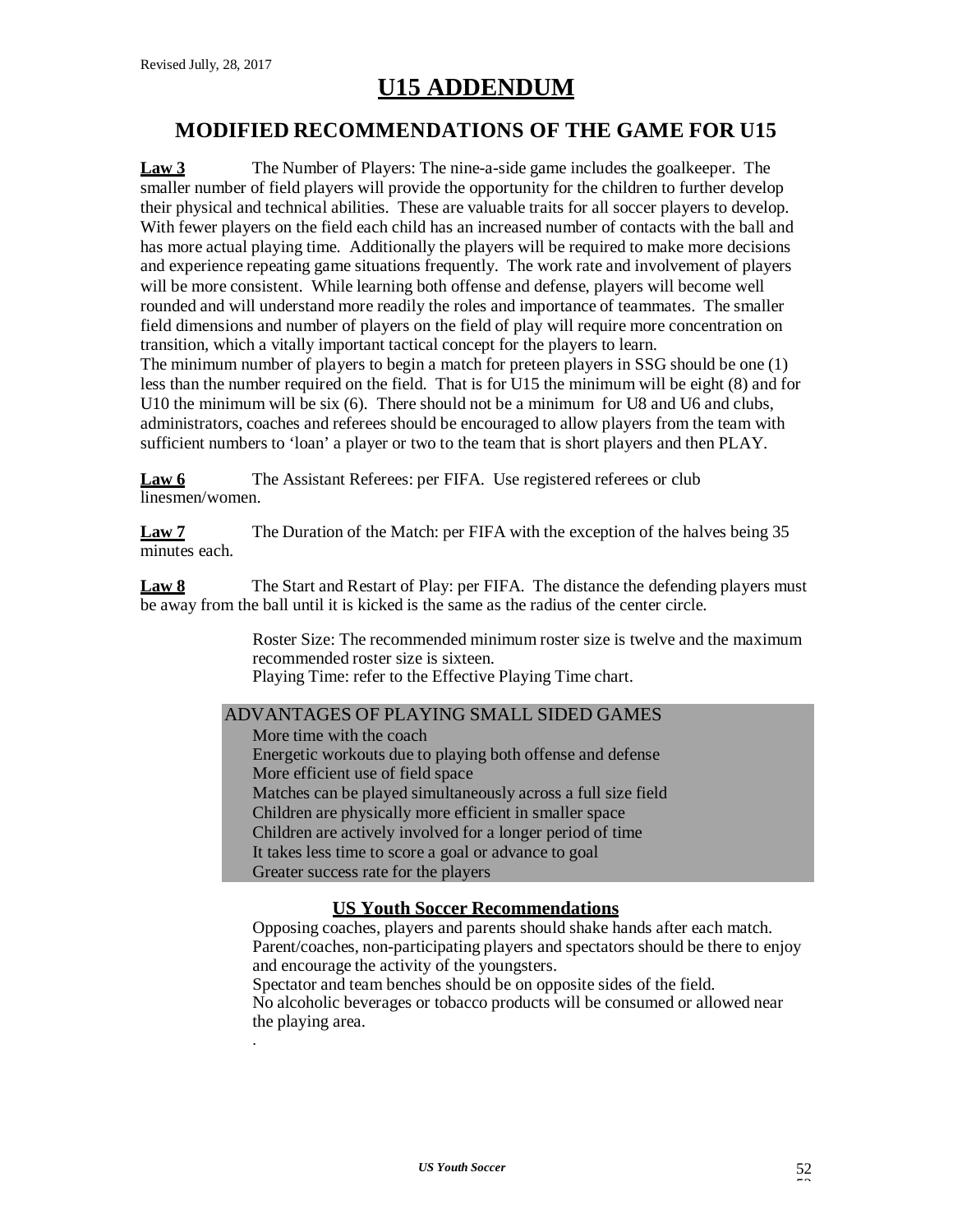# Suggested Set-up for 8v8 Fields